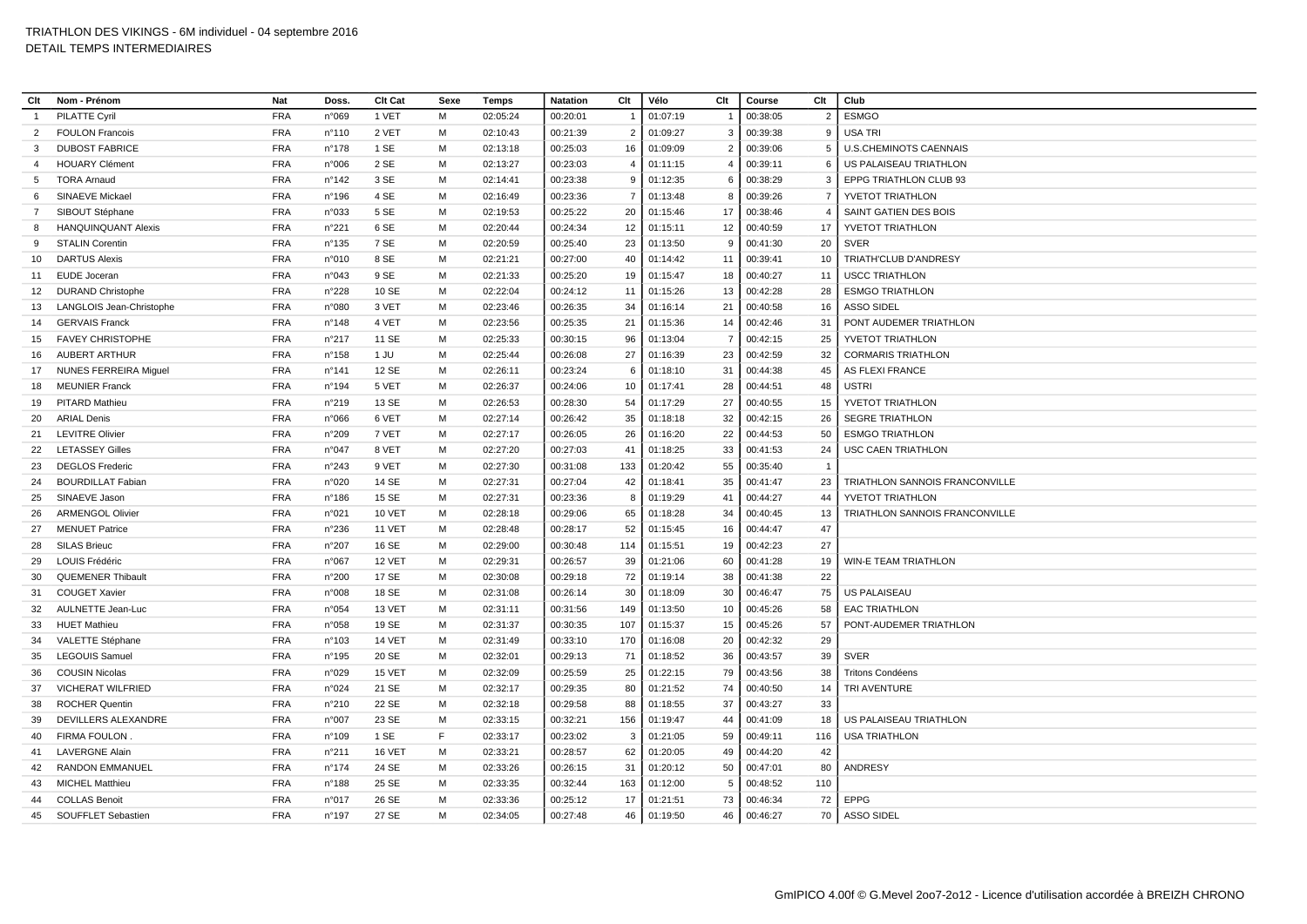| Clt      | Nom - Prénom               | <b>Nat</b> | Doss.           | Clt Cat       | Sexe | Temps    | <b>Natation</b> | Clt       | Vélo                 | Clt | Course               | Clt       | Club                               |
|----------|----------------------------|------------|-----------------|---------------|------|----------|-----------------|-----------|----------------------|-----|----------------------|-----------|------------------------------------|
| 46       | <b>LANDET Xavier</b>       | <b>FRA</b> | n°039           | 28 SE         | M    | 02:34:22 | 00:31:50        | 144       | 01:21:48             | 71  | 00:40:45             | 12        | TRIATHLON FLERS LA FERTE MACE      |
| 47       | <b>CHASLE Pierre</b>       | <b>FRA</b> | n°222           | 29 SE         | M    | 02:34:24 | 00:28:45        | 57        | 01:21:16             | 62  | 00:44:24             | 43        |                                    |
| 48       | <b>BONNEAU Eric</b>        | <b>FRA</b> | $n^{\circ}$ 175 | 17 VET        | м    | 02:34:25 | 00:30:52        | 121       | 01:21:58             | 76  | 00:41:35             | 21        |                                    |
| 49       | <b>SECHET Frederic</b>     | <b>FRA</b> | n°025           | 18 VET        | M    | 02:34:29 | 00:28:06        | 51        | 01:21:10             | 61  | 00:45:15             | 53        | NOISY LE GRAND TRIATHLON           |
| 50       | DEHEULLE PASCAL            | <b>FRA</b> | n°101           | 30 SE         | м    | 02:34:41 | 00:27:13        | 43        | 01:20:17             | 51  | 00:47:12             | 84        |                                    |
| 51       | <b>FEUVRIER Cyril</b>      | <b>FRA</b> | n°031           | <b>19 VET</b> | M    | 02:34:58 | 00:29:10        | 67        | 01:17:54             | 29  | 00:47:55             | 97        | <b>Tritons Condéens</b>            |
| 52       | <b>MAUGER Sebastien</b>    | <b>FRA</b> | n°187           | 20 VET        | M    | 02:35:07 | 00:25:18        | 18        | 01:22:03             | 77  | 00:47:47             | 94        | <b>YVETOT TRI</b>                  |
| 53       | <b>DELAUNE Stephane</b>    | <b>FRA</b> | n°237           | <b>21 VET</b> | M    | 02:35:08 | 00:32:49        | 165       | 01:19:47             | 45  | 00:42:33             | 30        |                                    |
| 54       | <b>BRETEUIL Benoit</b>     | <b>FRA</b> | n°099           | 31 SE         | M    | 02:35:13 | 00:29:23        | 74        | 01:26:16             | 119 | 00:39:35             | 8         |                                    |
| 55       | <b>BISSON Benoit</b>       | <b>FRA</b> | n°123           | 32 SE         | м    | 02:35:45 | 00:24:58        | 15        | 01:25:11             | 106 | 00:45:37             | 60        |                                    |
| 56       | <b>LECHAT Damien</b>       | <b>FRA</b> | n°001           | 33 SE         | M    | 02:35:49 | 00:30:47        | 113       | 01:19:44             | 42  | 00:45:20             | 55        | SAINT GREGOIRE TRIATHLON           |
| 57       | <b>LEBRUN Xavier</b>       | <b>FRA</b> | $n^{\circ}$ 136 | 34 SE         | м    | 02:35:55 | 00:29:37        | 81        | 01:19:57             | 48  | 00:46:22             | 69        |                                    |
| 58       | <b>MIRAMOND Sylvain</b>    | <b>FRA</b> | n°081           | 22 VET        | м    | 02:36:09 | 00:29:56        | 86        | 01:20:34             | 54  | 00:45:39             | 62        |                                    |
| 59       | <b>ECKLY Antoine</b>       | <b>FRA</b> | n°026           | 35 SE         | M    | 02:36:20 | 00:25:38        | 22        | 01:21:40             | 67  | 00:49:03             | 112       | <b>WILD TEAM TRIATHLON</b>         |
| 60       | <b>RENAUD Arnaud</b>       | <b>FRA</b> | $n^{\circ}168$  | <b>23 VET</b> | м    | 02:36:39 | 00:26:11        | 29        | 01:24:44             | 104 | 00:45:44             | 64        | YPRL ST CYR TRIATHLON              |
| 61       | <b>PERNEL Maxime</b>       | <b>FRA</b> | n°201           | 36 SE         | M    | 02:36:41 | 00:28:57        | 63        | 01:22:18             | 80  | 00:45:27             | 59        |                                    |
| 62       | <b>MANDONNET Guillaume</b> | <b>FRA</b> | n°084           | 37 SE         | M    | 02:36:53 | 00:30:54        | 122       | 01:21:47             | 70  | 00:44:13             | 41        |                                    |
| 63       | <b>LE NY Gildas</b>        | <b>FRA</b> | n°045           | <b>24 VET</b> | M    | 02:37:06 | 00:28:49        | 59        | 01:20:26             | 53  | 00:47:52             | 96        | U.S. CHEMINOTS CAENNAIS            |
| 64       | <b>BLARD Cyril</b>         | <b>FRA</b> | $n^{\circ}$ 152 | 25 VET        | M    | 02:37:13 | 00:30:48        | 116       | 01:21:33             | 66  | 00:44:53             | 49        | LA BOUSSOLE A RAYONS               |
| 65       | CHOURREAU Stéphane         | <b>FRA</b> | $n^{\circ}$ 166 | <b>26 VET</b> | м    | 02:37:21 | 00:28:01        | 49        | 01:21:00             | 58  | 00:48:22             | 101       | <b>USA TRIATHLON</b>               |
| 66       | <b>CARBONNIER Olivier</b>  | <b>FRA</b> | n°167           | 38 SE         | м    | 02:37:26 | 00:26:16        | 32        | 01:23:38             | 94  | 00:47:33             | 93        | LES REQUINS COURONNAIS TRIATHLON   |
| 67       | ZALUSKI CHRISTOPHE         | <b>FRA</b> | n°042           | 27 VET        | м    | 02:37:28 | 00:31:05        | 130       | 01:19:52             | 47  | 00:46:32             | 71        | <b>USCCAEN TRIATHLON</b>           |
| 68       | <b>ERNOULT Ludovic</b>     | <b>FRA</b> | n°030           | <b>28 VET</b> | м    | 02:37:31 | 00:30:24        | 98        | 01:21:53             | 75  | 00:45:16             | 54        | <b>Tritons Condéens</b>            |
| 69       | <b>MONNIER Cyril</b>       | <b>FRA</b> | n°076           | 39 SE         | M    | 02:37:32 | 00:31:03        | 127       | 01:21:32             | 65  | 00:44:58             | 51        | VAL DE REUIL TRIATHLON             |
| 70       | <b>NICOLAS Xavier</b>      | <b>FRA</b> | n°032           | 29 VET        | м    | 02:38:05 | 00:27:21        | 44        | 01:21:41             | 68  | 00:49:04             | 113       | <b>Tritons Condéens</b>            |
| 71       | <b>LEROY LAURENT</b>       | <b>FRA</b> | n°154           | 30 VET        | M    | 02:38:14 | 00:28:22        | 53        | 01:21:24             | 64  | 00:48:29             | 103       | PONT AUDEMER TRIATHLON             |
| 72       | DEGRAVE Jean-raymond       | <b>FRA</b> | n°064           | 31 VET        | м    | 02:38:17 | 00:29:48        | 85        | 01:19:17             | 39  | 00:49:13             | 117       | <b>SVER</b>                        |
| 73       | D'HERMY Fabien             | <b>FRA</b> | $n^{\circ}163$  | 32 VET        | M    | 02:38:23 | 00:33:48        | 180       | 01:20:46             | 56  | 00:43:50             | 37        | <b>TEAM VAL'EURE TRIATHLON</b>     |
| 74       | <b>SILAS Emilie</b>        | <b>FRA</b> | n°208           | 2 SE          | F    | 02:38:42 | 00:31:52        | 147       | 01:20:58             | 57  | 00:45:52             | 65        |                                    |
| 75       | <b>INGLES Hugo</b>         | <b>FRA</b> | $n^{\circ}$ 198 | 40 SE         | M    | 02:38:44 | 00:30:48        | 115       | 01:22:13             | 78  | 00:45:43             | 63        |                                    |
| 76       | POULAIN Benjamin           | <b>FRA</b> | n°056           | 41 SE         | м    | 02:38:46 | 00:23:17        | 5         | 01:31:24             | 163 | 00:44:07             | 40        | <b>ROUEN TRIATHLON</b>             |
| 77       | TOUZE Jean-François        | <b>FRA</b> | n°002           | 33 VET        | м    | 02:38:53 | 00:30:32        | 105       | 01:21:23             | 63  | 00:47:00             | 79        | <b>ASFAS TRI</b>                   |
| 78       | <b>HUMBERT Olivier</b>     | <b>FRA</b> | n°203           | 34 VET        | M    | 02:39:10 | 00:26:48        | 37        | 01:25:32             | 113 | 00:46:51             | 76        | PONT-AUDEMER TRIATHLON             |
| 79       | <b>GAUD SEBASTIEN</b>      | <b>FRA</b> | n°090           | <b>35 VET</b> | м    | 02:39:20 | 00:30:42        | 112       | 01:19:44             | 43  | 00:48:55             | 111       |                                    |
| 80       | <b>HOUIN Clément</b>       | <b>FRA</b> | n°062           | 42 SE         | M    | 02:39:28 | 00:26:34        | 33        | 01:23:47             | 96  | 00:49:08             | 114       | <b>LES LIONS TRIATHLON</b>         |
| 81       | LEVALLOIS STEPHANE         | <b>FRA</b> | n°049           | <b>36 VET</b> | м    | 02:39:33 | 00:34:10        | 186       | 01:21:48             | 72  | 00:43:36             | 35        | <b>USCCAEN TRIATHLON</b>           |
| 82       | <b>SURCOUF Vincent</b>     | <b>FRA</b> | n°083           | 43 SE         | M    | 02:40:04 | 00:31:07        | 132       | 01:25:22             | 110 | 00:43:36             | 34        | <b>COURIR POUR LES TRISOMIQUES</b> |
| 83       | <b>MAUNOURY Matthieu</b>   | <b>FRA</b> | n°239           | 44 SE         | м    | 02:40:27 | 00:35:38        | 206       | 01:17:26             | 26  | 00:47:24             | 90        |                                    |
| 84       | <b>MOULIN Cyrill</b>       | <b>FRA</b> | n°037           | 45 SE         | M    | 02:40:32 | 00:26:08        | 28        | 01:26:26             | 121 | 00:48:00             | 99        | TRIATHLON FLERS LA FERTE MACE      |
| 85       | PIMONT Damien              | <b>FRA</b> | n°164           | 37 VET        | м    | 02:40:32 | 00:29:38        | 82        | 01:22:27             | 82  | 00:48:27             | 102       | PONT AUDEMER TRIATHLON             |
|          | <b>DERANTY Ludovic</b>     | <b>FRA</b> | n°088           | <b>38 VET</b> | M    | 02:40:42 | 00:31:03        |           |                      | 40  |                      |           | <b>VAL DE REUIL TRIATHLON</b>      |
| 86<br>87 | JUTTEAU NICOLAS            | <b>FRA</b> | n°242           | 46 SE         | м    | 02:40:46 | 00:30:08        | 126<br>92 | 01:19:21<br>01:25:56 | 117 | 00:50:19<br>00:44:42 | 130<br>46 |                                    |
| 88       | LE FUR Loïc                | <b>FRA</b> | $n^{\circ}$ 147 | 39 VET        | м    | 02:40:47 | 00:30:31        | 103       | 01:23:00             | 86  | 00:47:17             | 88        | PONT AUDEMER TRIATHLON             |
| 89       | CLERGEOT GUILLAUME         | <b>FRA</b> | n°009           | 40 VET        | M    | 02:40:50 | 00:31:31        | 138       | 01:24:10             | 97  | 00:45:09             | 52        | <b>STADE FRANÇAIS</b>              |
|          | <b>HUET Patrick</b>        | <b>FRA</b> | n°151           | 41 VET        | M    | 02:40:54 | 00:32:53        |           |                      |     |                      |           | <b>VSF TRIATHLON</b>               |
| 90       |                            |            |                 |               |      |          |                 | 167       | 01:17:24             | 25  | 00:50:38             | 135       |                                    |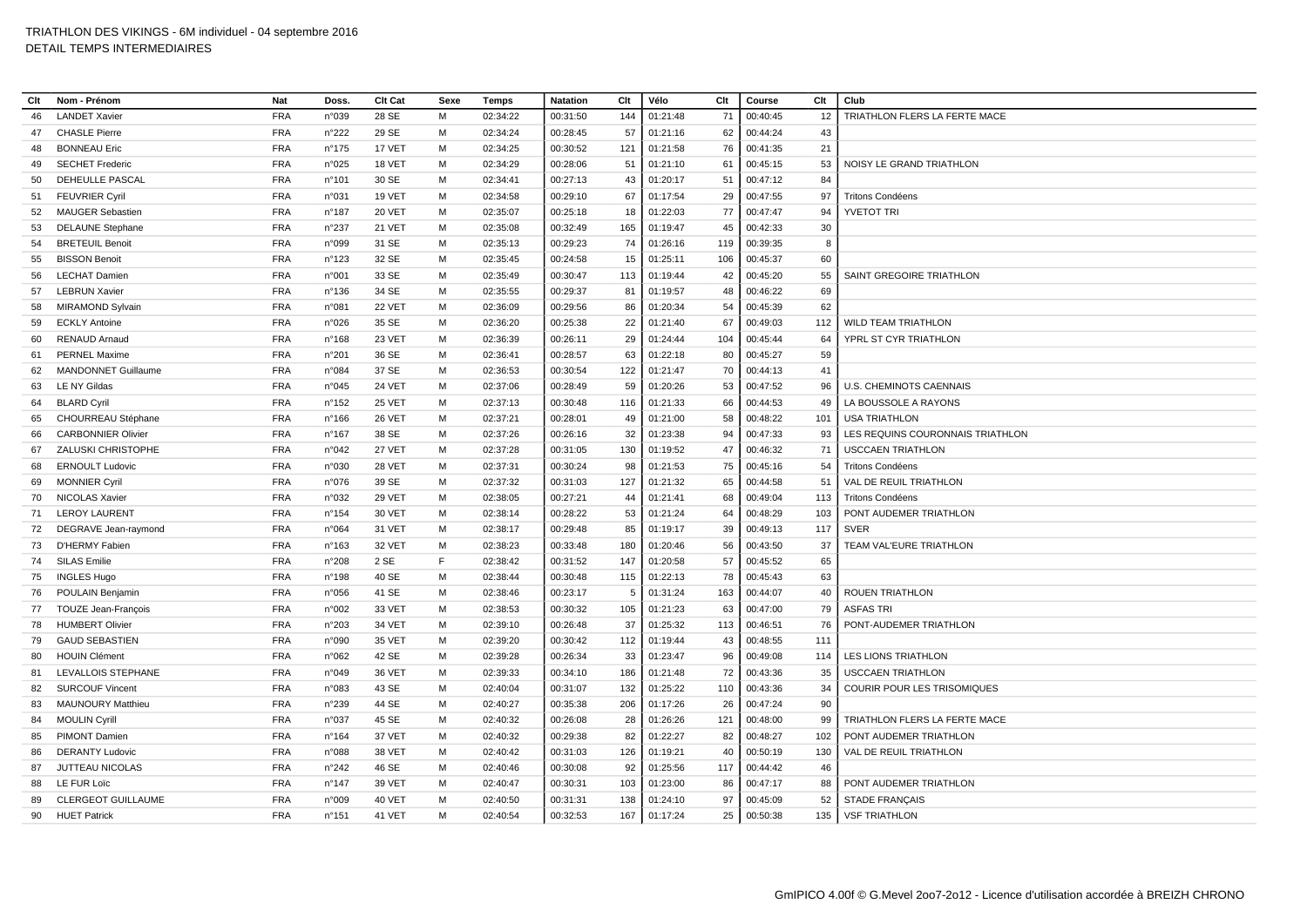| Clt | Nom - Prénom                   | <b>Nat</b> | Doss.           | Clt Cat       | Sexe | Temps    | <b>Natation</b> | Clt | Vélo     | Clt | Course   | Clt | Club                            |
|-----|--------------------------------|------------|-----------------|---------------|------|----------|-----------------|-----|----------|-----|----------|-----|---------------------------------|
| 91  | <b>MOTTET Richard</b>          | <b>FRA</b> | n°077           | 42 VET        | M    | 02:41:07 | 00:29:10        | 68  | 01:24:44 | 103 | 00:47:14 | 86  | <b>ROUEN TRI</b>                |
| 92  | <b>GAUTIER Erwann</b>          | <b>FRA</b> | $n^{\circ}$ 177 | 47 SE         | M    | 02:41:10 | 00:31:15        | 134 | 01:22:58 | 85  | 00:46:58 | 78  | <b>ASPM CAEN</b>                |
| 93  | RIMBERT RIMBERT.               | <b>FRA</b> | n°085           | 43 VET        | м    | 02:42:00 | 00:31:41        | 141 | 01:23:35 | 92  | 00:46:46 | 74  |                                 |
| 94  | <b>BAZIN Raphaël</b>           | <b>FRA</b> | $n^{\circ}$ 132 | 48 SE         | M    | 02:42:04 | 00:30:49        | 117 | 01:25:37 | 114 | 00:45:39 | 61  |                                 |
| 95  | <b>METTETAL Cyril</b>          | <b>FRA</b> | n°060           | <b>44 VET</b> | м    | 02:42:04 | 00:32:05        | 152 | 01:22:30 | 83  | 00:47:30 | 91  | PONT AUDEMER TRIATHLON          |
| 96  | <b>DELAMARE Nicolas</b>        | <b>FRA</b> | $n^{\circ}$ 146 | 49 SE         | м    | 02:42:36 | 00:35:29        | 204 | 01:16:48 | 24  | 00:50:20 | 131 |                                 |
| 97  | <b>SAIDOU RACHID</b>           | <b>FRA</b> | n°128           | 45 VET        | M    | 02:42:42 | 00:34:10        | 187 | 01:23:10 | 88  | 00:45:23 | 56  | COURIR POUR LES TRISOMIQUE      |
| 98  | <b>TOREL Laurent</b>           | <b>FRA</b> | n°046           | 50 SE         | M    | 02:43:32 | 00:30:00        | 91  | 01:26:31 | 123 | 00:47:01 | 81  | <b>USCC TRIATHLON</b>           |
| 99  | <b>GUYOMAR Patrick</b>         | <b>FRA</b> | n°005           | 46 VET        | M    | 02:43:36 | 00:31:44        | 142 | 01:24:31 | 101 | 00:47:22 | 89  | SOHOUILLES TRIATHLON            |
| 100 | <b>GUILLET EMMANUEL</b>        | <b>FRA</b> | n°022           | 47 VET        | м    | 02:43:36 | 00:28:39        | 56  | 01:27:41 | 136 | 00:47:17 | 87  | DEAUVILLE TROUVILLE TRIATHLON   |
| 101 | <b>CLAUDON Christophe</b>      | <b>FRA</b> | n°082           | 48 VET        | м    | 02:43:52 | 00:28:04        | 50  | 01:24:39 | 102 | 00:51:10 | 141 |                                 |
| 102 | <b>RAT Michael</b>             | <b>FRA</b> | n°223           | 49 VET        | м    | 02:43:53 | 00:30:57        | 123 | 01:23:24 | 91  | 00:49:33 | 122 |                                 |
| 103 | <b>ROY ARNAUD</b>              | <b>FRA</b> | n°143           | <b>50 VET</b> | M    | 02:44:01 | 00:30:34        | 106 | 01:22:20 | 81  | 00:51:08 | 139 | <b>ENTENTE SPORTIVE RENAULT</b> |
| 104 | LE GUEN Tangui                 | <b>FRA</b> | n°003           | 51 SE         | м    | 02:44:07 | 00:33:17        | 174 | 01:23:20 | 90  | 00:47:31 | 92  |                                 |
| 105 | JOUET David                    | <b>FRA</b> | n°061           | 51 VET        | м    | 02:44:08 | 00:32:36        | 160 | 01:25:18 | 108 | 00:46:14 | 68  | <b>LES LIONS TRIATHLON</b>      |
| 106 | <b>DEZWARTE VINCENT</b>        | <b>FRA</b> | $n^{\circ}$ 155 | <b>52 VET</b> | M    | 02:44:12 | 00:32:37        | 161 | 01:22:46 | 84  | 00:48:50 | 109 | <b>RCCN</b>                     |
| 107 | <b>LEPRINCE Philippe</b>       | <b>FRA</b> | n°190           | 53 VET        | M    | 02:44:12 | 00:30:37        | 109 | 01:25:31 | 112 | 00:48:05 | 100 |                                 |
| 108 | <b>BRUYNEEL Flavie</b>         | <b>FRA</b> | n°192           | 3 SE          | E    | 02:44:22 | 00:29:34        | 79  | 01:27:39 | 134 | 00:47:09 | 82  |                                 |
| 109 | <b>BOISTEAU CECILE</b>         | <b>FRA</b> | n°185           | 1 VET         | E    | 02:44:23 | 00:32:34        | 159 | 01:20:21 | 52  | 00:51:29 | 144 | SEGRÉ TRIATHLON                 |
| 110 | <b>VERNHES Renaud</b>          | <b>FRA</b> | n°079           | <b>54 VET</b> | м    | 02:44:31 | 00:27:44        | 45  | 01:26:39 | 125 | 00:50:09 | 126 | <b>WILD TEAM TRIATHLON</b>      |
| 111 | JOYEUX Sylvain                 | <b>FRA</b> | $n^{\circ}113$  | 52 SE         | м    | 02:44:32 | 00:30:15        | 95  | 01:26:30 | 122 | 00:47:48 | 95  | LEMON GRASS TRIATHLON TEAM      |
| 112 | <b>MORISSET Marc</b>           | <b>FRA</b> | n°040           | <b>55 VET</b> | M    | 02:44:39 | 00:30:38        | 110 | 01:23:39 | 95  | 00:50:22 | 133 | TRIATHLON FLERS LA FERTE MACE   |
|     | 113 CHAUMIER Fabien            | <b>FRA</b> | n°205           | 53 SE         | м    | 02:44:45 | 00:34:19        | 194 | 01:24:14 | 98  | 00:46:14 | 67  |                                 |
| 114 | <b>MAHE Sébastien</b>          | <b>FRA</b> | n°073           | <b>56 VET</b> | M    | 02:44:58 | 00:33:11        | 172 | 01:23:03 | 87  | 00:48:46 | 108 | US CHEMINOTS CAEN TRIATHLON     |
| 115 | <b>LE GUENNEC Pascal</b>       | <b>FRA</b> | n°249           | 57 VET        | M    | 02:45:03 | 00:31:35        | 140 | 01:23:38 | 93  | 00:49:50 | 125 |                                 |
| 116 | <b>MANGEARD Benoit</b>         | <b>FRA</b> | n°027           | 54 SE         | M    | 02:45:18 | 00:30:14        | 94  | 01:26:33 | 124 | 00:48:33 | 104 | TRIATHLÈTE ATTITUDE VINCENNES   |
| 117 | <b>LETELLIER Antoine</b>       | <b>FRA</b> | n°092           | 55 SE         | м    | 02:45:18 | 00:33:56        | 183 | 01:27:40 | 135 | 00:43:44 | 36  | TRIATHLETE ATTITUDE VINCENNES   |
|     | 118 ANTISTE Alex               | <b>FRA</b> | n°012           | <b>58 VET</b> | M    | 02:45:27 | 00:26:48        | 36  | 01:28:59 | 145 | 00:49:41 | 123 | TRIATH CLUB D'ANDRESY           |
| 119 | MANDONNET Jérôme               | <b>FRA</b> | n°048           | <b>59 VET</b> | м    | 02:45:31 | 00:28:49        | 60  | 01:21:47 | 69  | 00:54:56 | 176 | <b>USCCAEN</b>                  |
| 120 | PANNIER Jean-regis             | <b>FRA</b> | n°087           | 60 VET        | M    | 02:46:13 | 00:32:44        | 164 | 01:23:18 | 89  | 00:50:12 | 128 |                                 |
| 121 | PLUME Adrien                   | <b>FRA</b> | n°193           | 56 SE         | м    | 02:46:22 | 00:33:44        | 178 | 01:25:57 | 118 | 00:46:41 | 73  |                                 |
|     | 122 SOULABAIL Philippe         | <b>FRA</b> | n°104           | 61 VET        | м    | 02:46:30 | 00:29:58        | 89  | 01:27:17 | 129 | 00:49:16 | 119 |                                 |
| 123 | <b>LESAGE Pierre</b>           | <b>FRA</b> | n°226           | 57 SE         | M    | 02:47:04 | 00:27:56        | 48  | 01:25:53 | 116 | 00:53:15 | 163 | <b>ESMGO TRIATHLON</b>          |
| 124 | ROBINET Sébastien              | <b>FRA</b> | $n^{\circ}$ 134 | 62 VET        | м    | 02:47:39 | 00:32:12        | 155 | 01:26:18 | 120 | 00:49:10 | 115 |                                 |
|     | 125 LIETS Theo                 | <b>FRA</b> | n°199           | 58 SE         | M    | 02:48:04 | 00:29:25        | 75  | 01:26:49 | 126 | 00:51:51 | 148 |                                 |
| 126 | <b>DROUET Damien</b>           | <b>FRA</b> | n°089           | 59 SE         | м    | 02:48:44 | 00:31:16        | 135 | 01:28:48 | 142 | 00:48:41 | 107 |                                 |
| 127 | <b>LEMONNIER Franck</b>        | <b>FRA</b> | n°238           | 63 VET        | M    | 02:48:59 | 00:34:15        | 191 | 01:28:41 | 141 | 00:46:04 | 66  |                                 |
| 128 | <b>LANTOINE SANDRINE</b>       | <b>FRA</b> | n°220           | 2 VET         | F    | 02:49:02 | 00:31:51        | 145 | 01:27:26 | 132 | 00:49:46 | 124 | TRIATH' CLUB ANDRESY            |
| 129 | <b>REGNIER Loic</b>            | <b>FRA</b> | $n^{\circ}106$  | 64 VET        | M    | 02:49:04 | 00:31:55        | 148 | 01:30:16 | 153 | 00:46:54 | 77  |                                 |
| 130 | <b>ENAULT Matthieu</b>         | <b>FRA</b> | n°204           | 65 VET        | м    | 02:49:06 | 00:30:35        | 108 | 01:24:58 | 105 | 00:53:34 | 166 | EVREUX AC TRIATHLON             |
| 131 | POLOUCHKINE Stéphane           | <b>FRA</b> | n°119           | 66 VET        | M    | 02:49:18 | 00:29:26        | 76  | 01:31:55 | 164 | 00:47:57 | 98  |                                 |
| 132 | <b>CORREIA DA COSTA FABIEN</b> | <b>FRA</b> | n°014           | 60 SE         | м    | 02:49:39 | 00:26:54        | 38  | 01:31:58 | 165 | 00:50:47 | 136 | <b>ES NANTERRE</b>              |
| 133 | PODESTA Marc                   | <b>FRA</b> | n°016           | 67 VET        | м    | 02:49:40 | 00:29:27        | 77  | 01:27:23 | 131 | 00:52:51 | 158 | <b>ACBB TRIATHLON</b>           |
| 134 | <b>LEPESANT Romair</b>         | <b>FRA</b> | n°229           | 61 SE         | M    | 02:50:05 | 00:29:46        | 83  | 01:27:14 | 128 | 00:53:06 | 160 |                                 |
|     | 135 FAYET Patrick              | <b>FRA</b> | n°065           | 68 VET        | M    | 02:50:17 | 00:30:13        | 93  | 01:28:56 | 143 | 00:51:10 | 140 | <b>SVER</b>                     |
|     |                                |            |                 |               |      |          |                 |     |          |     |          |     |                                 |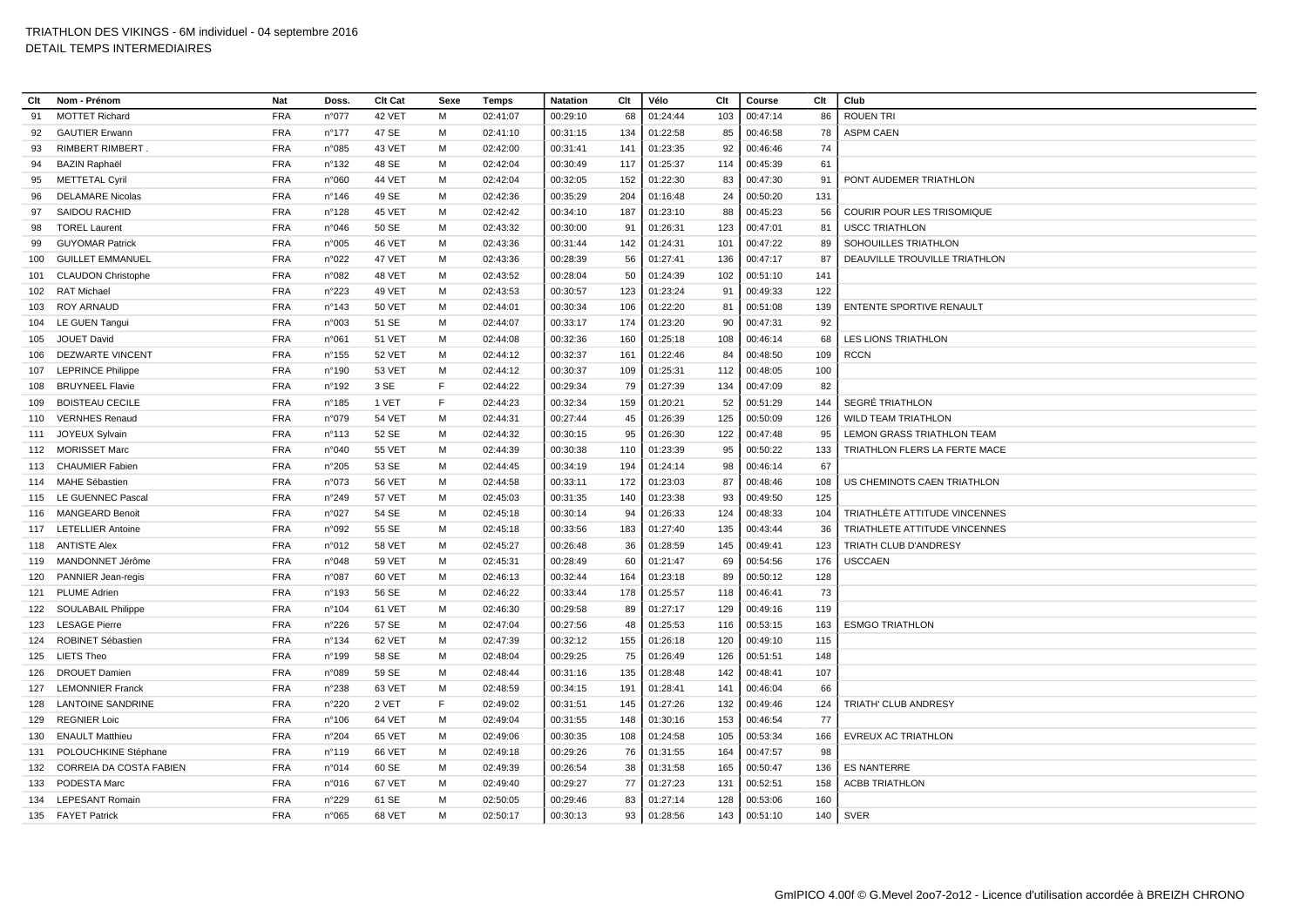| Clt | Nom - Prénom                 | <b>Nat</b> | Doss.           | Clt Cat       | Sexe | Temps    | <b>Natation</b> | Clt | Vélo     | Clt | Course   | Clt | Club                                |
|-----|------------------------------|------------|-----------------|---------------|------|----------|-----------------|-----|----------|-----|----------|-----|-------------------------------------|
| 136 | <b>VINCENT Alexandre</b>     | <b>FRA</b> | n°140           | 69 VET        | M    | 02:50:26 | 00:30:40        | 111 | 01:27:28 | 133 | 00:52:19 | 151 | AS FLEXI FRANCE                     |
| 137 | DUBRUNQUEZ JEROME            | <b>FRA</b> | $n^{\circ}170$  | 62 SE         | м    | 02:50:29 | 00:35:24        | 203 | 01:25:52 | 115 | 00:49:14 | 118 | STADE VALERIQUAIS ENDURANCE RUNNING |
| 138 | <b>THOMAS Alban</b>          | <b>FRA</b> | n°184           | 63 SE         | м    | 02:50:50 | 00:28:59        | 64  | 01:28:39 | 140 | 00:53:13 | 162 |                                     |
| 139 | <b>GAUTIER Christophe</b>    | <b>FRA</b> | n°124           | <b>70 VET</b> | M    | 02:51:17 | 00:29:58        | 87  | 01:25:14 | 107 | 00:56:06 | 187 |                                     |
| 140 | <b>LOUVET PHILIPPE</b>       | <b>FRA</b> | n°063           | <b>71 VET</b> | м    | 02:51:40 | 00:29:32        | 78  | 01:25:20 | 109 | 00:56:50 | 192 | YVETOT TRIATHLON                    |
| 141 | <b>UNBEKANDT Bertrand</b>    | <b>FRA</b> | n°108           | 64 SE         | м    | 02:52:17 | 00:31:04        | 129 | 01:28:58 | 144 | 00:52:17 | 150 |                                     |
| 142 | <b>DUVAL Bruno</b>           | <b>FRA</b> | n°241           | 65 SE         | M    | 02:52:47 | 00:35:02        | 202 | 01:25:27 | 111 | 00:52:19 | 152 |                                     |
| 143 | <b>BANCE Samuel</b>          | <b>FRA</b> | n°075           | <b>72 VET</b> | м    | 02:52:55 | 00:30:32        | 104 | 01:27:44 | 137 | 00:54:41 | 174 | YVETOT TRIATHLON                    |
| 144 | CHESNEL Sébastien            | <b>FRA</b> | n°162           | 66 SE         | M    | 02:53:00 | 00:30:18        | 97  | 01:30:28 | 157 | 00:52:15 | 149 |                                     |
|     | 145 LAFORGE Jérôme           | <b>FRA</b> | n°091           | 67 SE         | м    | 02:53:07 | 00:32:05        | 151 | 01:27:44 | 138 | 00:53:19 | 165 |                                     |
| 146 | <b>PRIOUL Aurelien</b>       | <b>FRA</b> | $n^{\circ}$ 153 | 68 SE         | м    | 02:53:24 | 00:33:52        | 182 | 01:30:15 | 152 | 00:49:19 | 120 | <b>TRITONS CONDEENS</b>             |
| 147 | <b>OELKERS</b> Susie         | <b>FRA</b> | n°120           | 3 VET         | E    | 02:53:50 | 00:24:55        | 14  | 01:33:18 | 168 | 00:55:38 | 184 | <b>ACC TRI PSA</b>                  |
| 148 | CHASSET Johann               | <b>FRA</b> | $n^{\circ}$ 159 | 69 SE         | M    | 02:53:58 | 00:32:52        | 166 | 01:24:20 | 100 | 00:56:48 | 191 | <b>AS FLEXIFRANCE</b>               |
| 149 | <b>CANTREL ALAIN</b>         | <b>FRA</b> | n°234           | <b>73 VET</b> | M    | 02:54:35 | 00:34:45        | 199 | 01:27:21 | 130 | 00:52:29 | 154 |                                     |
| 150 | <b>MAHIEU Arnaud</b>         | <b>FRA</b> | n°095           | 70 SE         | м    | 02:55:00 | 00:34:13        | 189 | 01:26:50 | 127 | 00:53:58 | 169 |                                     |
| 151 | <b>CATRY DUPREZ Stephane</b> | <b>FRA</b> | n°127           | <b>74 VET</b> | M    | 02:55:08 | 00:29:13        | 69  | 01:35:31 | 176 | 00:50:25 | 134 | <b>REQUINS COURONNAIS TRI</b>       |
| 152 | <b>VILBERT Olivier</b>       | <b>FRA</b> | n°051           | <b>75 VET</b> | м    | 02:55:11 | 00:24:40        | 13  | 01:37:14 | 184 | 00:53:18 | 164 | REQUINS COURONNAIS TRIATHLON        |
| 153 | <b>CHOKOMERT Stephane</b>    | <b>FRA</b> | n°245           | 71 SE         | м    | 02:55:26 | 00:32:22        | 157 | 01:30:21 | 155 | 00:52:43 | 156 |                                     |
| 154 | MICHEL Sébastien             | <b>FRA</b> | n°059           | 72 SE         | м    | 02:55:58 | 00:31:33        | 139 | 01:30:17 | 154 | 00:54:10 | 171 | PONT AUDEMER TRIATHLON              |
| 155 | <b>MOULIN Gaëlle</b>         | <b>FRA</b> | n°036           | 4 SE          | F    | 02:57:09 | 00:27:49        | 47  | 01:36:40 | 181 | 00:52:41 | 155 | TRIATHLON FLERS LA FERTE MACE       |
| 156 | <b>BOURGUIGNON Laurent</b>   | <b>FRA</b> | n°235           | <b>76 VET</b> | M    | 02:57:28 | 00:38:05        | 219 | 01:24:18 | 99  | 00:55:06 | 179 |                                     |
| 157 | <b>ANSOULT Christelle</b>    | <b>FRA</b> | n°057           | 4 VET         | F    | 02:57:34 | 00:34:09        | 185 | 01:29:29 | 147 | 00:53:57 | 168 | <b>ROUEN TRIATHLON</b>              |
| 158 | QUILLET QUILLET.             | <b>FRA</b> | $n^{\circ}102$  | 73 SE         | M    | 02:57:38 | 00:28:36        | 55  | 01:34:31 | 172 | 00:54:32 | 172 |                                     |
| 159 | <b>DUVAL Frederic</b>        | <b>FRA</b> | $n^{\circ}161$  | <b>77 VET</b> | м    | 02:57:44 | 00:33:11        | 173 | 01:34:22 | 171 | 00:50:12 | 127 |                                     |
| 160 | <b>LAMBERT</b> Etienne       | <b>FRA</b> | $n^{\circ}$ 114 | 74 SE         | M    | 02:57:44 | 00:37:21        | 213 | 01:29:35 | 148 | 00:50:50 | 137 |                                     |
| 161 | <b>AUDRAIN Guy</b>           | <b>FRA</b> | n°004           | <b>78 VET</b> | м    | 02:57:51 | 00:30:30        | 102 | 01:29:56 | 150 | 00:57:27 | 196 | SO HOUILLES TRIATHLON               |
| 162 | MAILLARD Sébastien           | <b>FRA</b> | $n^{\circ}$ 131 | 75 SE         | м    | 02:57:56 | 00:28:55        | 61  | 01:37:58 | 186 | 00:51:04 | 138 |                                     |
| 163 | <b>MOREL Loic</b>            | <b>FRA</b> | $n^{\circ}$ 176 | 76 SE         | м    | 02:58:48 | 00:35:32        | 205 | 01:33:04 | 166 | 00:50:13 | 129 | NON LICENCIÉ                        |
| 164 | <b>TORA Jean-Marc</b>        | <b>FRA</b> | n°018           | <b>79 VET</b> | м    | 02:59:36 | 00:32:00        | 150 | 01:28:11 | 139 | 00:59:26 | 205 | EPPG TRIATHLON CLUB 93              |
| 165 | <b>DUBOC David</b>           | <b>FRA</b> | n°133           | 77 SE         | M    | 03:00:02 | 00:31:47        | 143 | 01:29:59 | 151 | 00:58:17 | 199 |                                     |
| 166 | LOGUEPEE OLIVIER             | <b>FRA</b> | $n^{\circ}165$  | 80 VET        | м    | 03:00:09 | 00:31:05        | 131 | 01:33:51 | 169 | 00:55:14 | 182 | <b>LES LIONS TRIATHLON</b>          |
| 167 | <b>GUIHARD JEROME</b>        | <b>FRA</b> | n°096           | 81 VET        | M    | 03:00:11 | 00:29:13        | 70  | 01:30:50 | 162 | 01:00:09 | 206 |                                     |
| 168 | <b>TREMBLAY Emilie</b>       | <b>FRA</b> | n°011           | 5 SE          | F    | 03:00:24 | 00:29:19        | 73  | 01:30:25 | 156 | 01:00:41 | 209 | TRIATH'CLUB ANDRESY                 |
| 169 | <b>OUIZILLE Aymeric</b>      | <b>FRA</b> | n°126           | 78 SE         | м    | 03:00:28 | 00:33:09        | 169 | 01:30:42 | 161 | 00:56:39 | 190 |                                     |
|     | 170 CASTUS Laurent           | <b>FRA</b> | n°150           | 82 VET        | м    | 03:00:35 | 00:33:48        | 179 | 01:35:20 | 174 | 00:51:28 | 143 | <b>AS FLEXIFRANCE</b>               |
| 171 | <b>CHAPON David</b>          | <b>FRA</b> | n°097           | 79 SE         | м    | 03:00:41 | 00:30:25        | 100 | 01:41:44 | 202 | 00:48:33 | 105 |                                     |
|     | 172 CUSSON Nicolas           | <b>FRA</b> | n°038           | 80 SE         | м    | 03:00:49 | 00:33:20        | 175 | 01:30:32 | 158 | 00:56:59 | 193 | TRIATHLON FLERS LA FERTE MACE       |
| 173 | <b>GOUY Nicolas</b>          | <b>FRA</b> | $n^{\circ}$ 156 | 81 SE         | м    | 03:00:49 | 00:30:51        | 119 | 01:38:11 | 187 | 00:51:48 | 147 | TRIATHLON PONT - AUDEMER            |
| 174 | <b>MELCER FRANCOIS</b>       | <b>FRA</b> | n°121           | 83 VET        | M    | 03:01:08 | 00:31:03        | 125 | 01:29:55 | 149 | 01:00:11 | 207 |                                     |
| 175 | <b>BRUNET Florian</b>        | <b>FRA</b> | n°240           | 82 SE         | м    | 03:01:49 | 00:34:13        | 188 | 01:40:25 | 195 | 00:47:13 | 85  |                                     |
| 176 | RODRIGUEZ Jean-François      | <b>FRA</b> | $n^{\circ}$ 171 | 84 VET        | м    | 03:02:15 | 00:31:00        | 124 | 01:30:32 | 159 | 01:00:44 | 210 |                                     |
| 177 | <b>BERTRAND LENAIN</b>       | <b>FRA</b> | n°191           | 85 VET        | м    | 03:02:19 | 00:37:01        | 212 | 01:34:08 | 170 | 00:51:11 | 142 | NOGENT SOLIDARITE TRIATHLON         |
| 178 | <b>GAULT Nicolas</b>         | <b>FRA</b> | $n^{\circ}$ 180 | 83 SE         | м    | 03:02:27 | 00:32:38        | 162 | 01:41:15 | 198 | 00:48:35 | 106 |                                     |
| 179 | <b>BELLOIR Gilles</b>        | <b>FRA</b> | $n^{\circ}107$  | 86 VET        | M    | 03:02:33 | 00:34:14        | 190 | 01:35:30 | 175 | 00:52:50 | 157 |                                     |
|     | 180 DEPIERRE JEAN-MARIE      | <b>FRA</b> | n°183           | 87 VET        | м    | 03:03:19 | 00:28:48        | 58  | 01:42:46 | 205 | 00:51:47 | 146 |                                     |
|     |                              |            |                 |               |      |          |                 |     |          |     |          |     |                                     |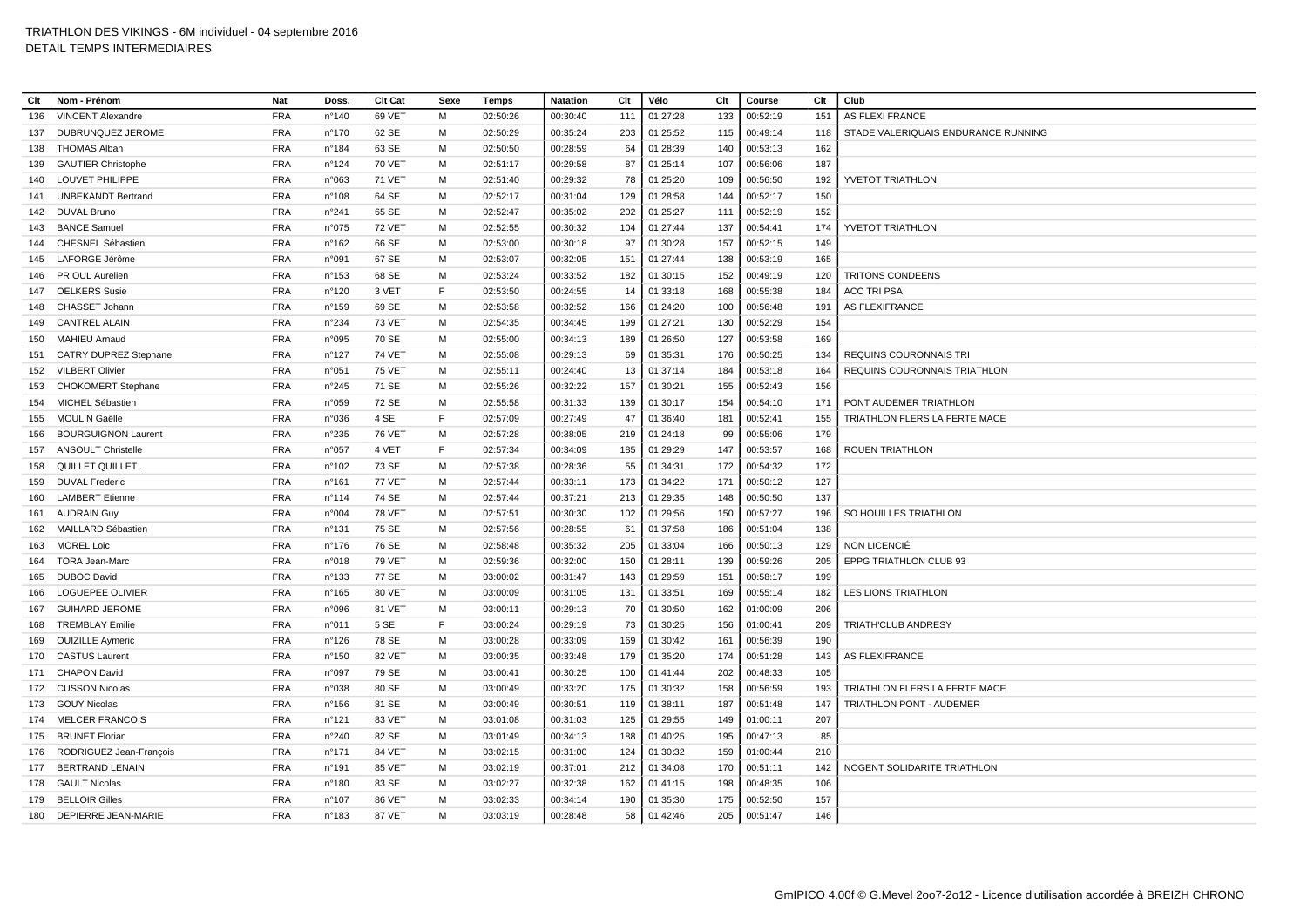| Clt | Nom - Prénom                   | Nat        | Doss.           | Clt Cat        | Sexe | <b>Temps</b> | <b>Natation</b> | Clt | Vélo     | Clt | Course   | Clt | Club                          |
|-----|--------------------------------|------------|-----------------|----------------|------|--------------|-----------------|-----|----------|-----|----------|-----|-------------------------------|
| 181 | PERSEHAYE Emmanuel             | <b>FRA</b> | n°216           | 88 VET         | М    | 03:03:30     | 00:31:52        | 146 | 01:33:07 | 167 | 00:58:32 | 201 |                               |
| 182 | <b>VINCENT Frederic</b>        | <b>FRA</b> | n°078           | 89 VET         | м    | 03:03:35     | 00:36:02        | 209 | 01:30:35 | 160 | 00:56:59 | 194 | <b>HAC TRIATHLON</b>          |
| 183 | <b>LIMARE Estelle</b>          | <b>FRA</b> | n°189           | 5 VET          | F    | 03:03:58     | 00:31:24        | 136 | 01:29:24 | 146 | 01:03:12 | 215 | YVETOT TRIATHLON              |
| 184 | <b>GROULT DOMINIQUE</b>        | <b>FRA</b> | n°055           | <b>90 VET</b>  | M    | 03:04:21     | 00:33:32        | 177 | 01:36:16 | 180 | 00:54:33 | 173 | <b>ROUEN TRI</b>              |
| 185 | <b>GUISSE Nelly</b>            | <b>FRA</b> | n°157           | 6 SE           | F    | 03:04:39     | 00:29:58        | 90  | 01:37:35 | 185 | 00:57:06 | 195 |                               |
| 186 | <b>LEMEILLE Virginie</b>       | <b>FRA</b> | n°052           | 6 VET          | F    | 03:05:16     | 00:30:24        | 99  | 01:40:07 | 194 | 00:54:46 | 175 | TEAM VAL EURE TRIATHLON       |
| 187 | <b>PAVIL Gerard</b>            | <b>FRA</b> | n°093           | 91 VET         | M    | 03:05:22     | 00:35:02        | 201 | 01:36:45 | 182 | 00:53:37 | 167 | <b>VSOP OZOIR TRIATHLON</b>   |
| 188 | <b>LAPPAS Sylvain</b>          | <b>FRA</b> | n°233           | 84 SE          | м    | 03:05:56     | 00:33:31        | 176 | 01:35:54 | 178 | 00:56:32 | 188 |                               |
| 189 | <b>BOURDON Xavier</b>          | <b>FRA</b> | n°100           | <b>92 VET</b>  | м    | 03:06:10     | 00:34:20        | 195 | 01:38:46 | 190 | 00:53:05 | 159 |                               |
| 190 | <b>DESSOULLES Olivier</b>      | <b>FRA</b> | n°028           | 93 VET         | м    | 03:07:50     | 00:32:33        | 158 | 01:42:11 | 203 | 00:53:07 | 161 | AIRBUS DEFENCE & SPACE SPORT  |
| 191 | <b>BONNAILLIE Gauthier</b>     | <b>FRA</b> | n°160           | 85 SE          | м    | 03:07:59     | 00:34:16        | 192 | 01:44:24 | 212 | 00:49:20 | 121 |                               |
| 192 | <b>MONTANER Antoine</b>        | <b>FRA</b> | n°248           | 86 SE          | M    | 03:08:47     | 00:30:50        | 118 | 01:36:08 | 179 | 01:01:50 | 212 |                               |
| 193 | <b>FREDET Pierre</b>           | <b>FRA</b> | n°129           | 94 VET         | м    | 03:08:48     | 00:35:41        | 207 | 01:34:45 | 173 | 00:58:23 | 200 |                               |
| 194 | <b>DELARUE Thomas</b>          | <b>FRA</b> | n°230           | 87 SE          | м    | 03:10:18     | 00:34:48        | 200 | 01:41:25 | 199 | 00:54:05 | 170 |                               |
| 195 | <b>GASPAR LAURENT</b>          | <b>FRA</b> | n°094           | <b>95 VET</b>  | м    | 03:10:39     | 00:34:00        | 184 | 01:40:50 | 197 | 00:55:49 | 185 |                               |
| 196 | <b>BRIEND Arnaud</b>           | <b>FRA</b> | n°247           | <b>96 VET</b>  | м    | 03:11:22     | 00:30:29        | 101 | 01:45:46 | 216 | 00:55:08 | 180 |                               |
| 197 | <b>LALLEMAND Florent</b>       | <b>FRA</b> | n°122           | 88 SE          | M    | 03:11:39     | 00:29:47        | 84  | 01:43:50 | 209 | 00:58:03 | 198 |                               |
| 198 | PASSIEUX Laurent               | <b>FRA</b> | $n^{\circ}$ 173 | 97 VET         | м    | 03:11:55     | 00:35:53        | 208 | 01:40:02 | 192 | 00:56:01 | 186 | <b>NST</b>                    |
| 199 | <b>HUARD Fabien</b>            | <b>FRA</b> | $n^{\circ}112$  | 98 VET         | M    | 03:12:20     | 00:29:07        | 66  | 01:40:04 | 193 | 01:03:10 | 214 |                               |
| 200 | <b>HERBAUT Jean-Christophe</b> | <b>FRA</b> | n°098           | 99 VET         | м    | 03:12:20     | 00:25:41        | 24  | 01:36:53 | 183 | 01:09:47 | 224 | REQUINS COURONAIS TRIATHLON   |
| 201 | <b>FONTAINE Sebastien</b>      | <b>FRA</b> | n°074           | 100 VET        | M    | 03:13:02     | 00:31:04        | 128 | 01:42:46 | 206 | 00:59:13 | 204 | <b>U.S.CHEMINOTS CAENNAIS</b> |
| 202 | <b>DIEDHIOU Lamine</b>         | <b>FRA</b> | n°125           | <b>101 VET</b> | м    | 03:14:35     | 00:46:20        | 227 | 01:35:46 | 177 | 00:52:29 | 153 |                               |
| 203 | <b>DUBUC Alexandre</b>         | <b>FRA</b> | n°072           | <b>102 VET</b> | м    | 03:14:36     | 00:37:58        | 218 | 01:41:36 | 200 | 00:55:03 | 177 | <b>WILD TEAM TRIATHLON</b>    |
| 204 | <b>STOPPACHER Willy</b>        | <b>FRA</b> | n°149           | 89 SE          | M    | 03:14:38     | 00:30:52        | 120 | 01:46:12 | 217 | 00:57:35 | 197 |                               |
| 205 | <b>GASTEBOIS PATRICE</b>       | <b>FRA</b> | $n^{\circ}$ 115 | 103 VET        | М    | 03:14:51     | 00:37:31        | 215 | 01:42:16 | 204 | 00:55:05 | 178 | RUNNING CLUB CAMPIGNY         |
| 206 | <b>MALGRANGE Marina</b>        | <b>FRA</b> | n°013           | 7 SE           | F    | 03:15:22     | 00:37:25        | 214 | 01:39:10 | 191 | 00:58:48 | 202 | <b>TRIATH'CLUB ANDRESY</b>    |
| 207 | <b>LADRIERE Victor</b>         | <b>FRA</b> | $n^{\circ}105$  | 90 SE          | M    | 03:16:50     | 00:32:09        | 154 | 01:44:31 | 213 | 01:00:11 | 208 |                               |
| 208 | <b>BOUTZEN Lorianne</b>        | <b>FRA</b> | n°015           | 8 SE           | F    | 03:17:19     | 00:34:16        | 193 | 01:47:52 | 218 | 00:55:11 | 181 | <b>ISSY TRIATHLON</b>         |
| 209 | <b>BEARD Adrian</b>            | <b>FRA</b> | n°139           | 104 VET        | M    | 03:18:27     | 00:31:27        | 137 | 01:40:44 | 196 | 01:06:17 | 219 |                               |
|     | 210 LEMAROIS Pascal            | <b>FRA</b> | $n^{\circ}$ 130 | <b>105 VET</b> | м    | 03:19:16     | 00:34:29        | 197 | 01:41:39 | 201 | 01:03:09 | 213 |                               |
| 211 | AUGE ERIC                      | <b>FRA</b> | n°019           | <b>106 VET</b> | M    | 03:21:59     | 00:33:50        | 181 | 01:38:16 | 188 | 01:09:54 | 225 | <b>VSOP OZOIR TRIATHLON</b>   |
| 212 | DELAMARE CHRISTIAN             | <b>FRA</b> | n°246           | <b>107 VET</b> | м    | 03:22:49     | 00:32:08        | 153 | 01:43:37 | 208 | 01:07:05 | 221 |                               |
| 213 | <b>GAUTIER Harold</b>          | <b>FRA</b> | n°202           | 91 SE          | M    | 03:24:18     | 00:40:41        | 220 | 01:44:32 | 214 | 00:59:06 | 203 |                               |
| 214 | <b>ROULIOT Paul</b>            | <b>FRA</b> | n°232           | 92 SE          | M    | 03:25:35     | 00:43:27        | 223 | 01:51:49 | 221 | 00:50:20 | 132 |                               |
|     | 215 SENOUCI BEREKS OMAR        | <b>FRA</b> | $n^{\circ}$ 118 | 108 VET        | м    | 03:26:02     | 00:40:54        | 221 | 01:44:22 | 211 | 01:00:47 | 211 |                               |
| 216 | <b>BOUDE Marion</b>            | <b>FRA</b> | $n^{\circ}$ 145 | 9 SE           | E    | 03:27:00     | 00:37:44        | 217 | 01:52:41 | 223 | 00:56:36 | 189 | <b>EPPG TRIATHLON</b>         |
| 217 | <b>LESAGE Dominique</b>        | <b>FRA</b> | n°227           | 109 VET        | м    | 03:27:09     | 00:36:19        | 210 | 01:42:51 | 207 | 01:08:00 | 222 | <b>ESMGO TRIATHLON</b>        |
|     | 218 FALQUE Fanny               | <b>FRA</b> | n°206           | 10 SE          | F    | 03:27:18     | 00:33:10        | 171 | 01:58:36 | 225 | 00:55:33 | 183 |                               |
| 219 | <b>DUBOS Gerard</b>            | <b>FRA</b> | n°218           | <b>110 VET</b> | M    | 03:27:34     | 00:34:36        | 198 | 01:44:37 | 215 | 01:08:22 | 223 |                               |
| 220 | <b>DURAND Patrick</b>          | <b>FRA</b> | $n^{\circ}$ 172 | <b>111 VET</b> | м    | 03:27:59     | 00:46:07        | 225 | 01:38:38 | 189 | 01:03:15 | 216 | <b>SC ABBEVILLE TRIATHLON</b> |
| 221 | <b>GOURLAIN Daniel</b>         | <b>FRA</b> | n°225           | <b>112 VET</b> | M    | 03:30:51     | 00:33:05        | 168 | 01:52:19 | 222 | 01:05:28 | 218 | <b>ESMGO TRIATHLON</b>        |
| 222 | <b>DANDIN Emmanuel</b>         | <b>FRA</b> | $n^{\circ}$ 117 | <b>113 VET</b> | м    | 03:36:30     | 00:34:20        | 196 | 01:55:07 | 224 | 01:07:04 | 220 |                               |
| 223 | MARCHAND Jonathan              | <b>FRA</b> | $n^{\circ}224$  | 93 SE          | м    | 03:36:50     | 00:37:35        | 216 | 01:44:03 | 210 | 01:15:13 | 226 |                               |
| 224 | CRIGEL PERSEHAYE Marie Hélène  | <b>FRA</b> | n°215           | 7 VET          | E    | 03:38:43     | 00:41:06        | 222 | 02:05:55 | 226 | 00:51:43 | 145 |                               |
|     | 225 GIQUEL Lucile              | <b>FRA</b> | n°231           | 11 SE          | F    | 03:39:39     | 00:46:17        | 226 | 02:06:12 | 227 | 00:47:12 | 83  |                               |
|     |                                |            |                 |                |      |              |                 |     |          |     |          |     |                               |